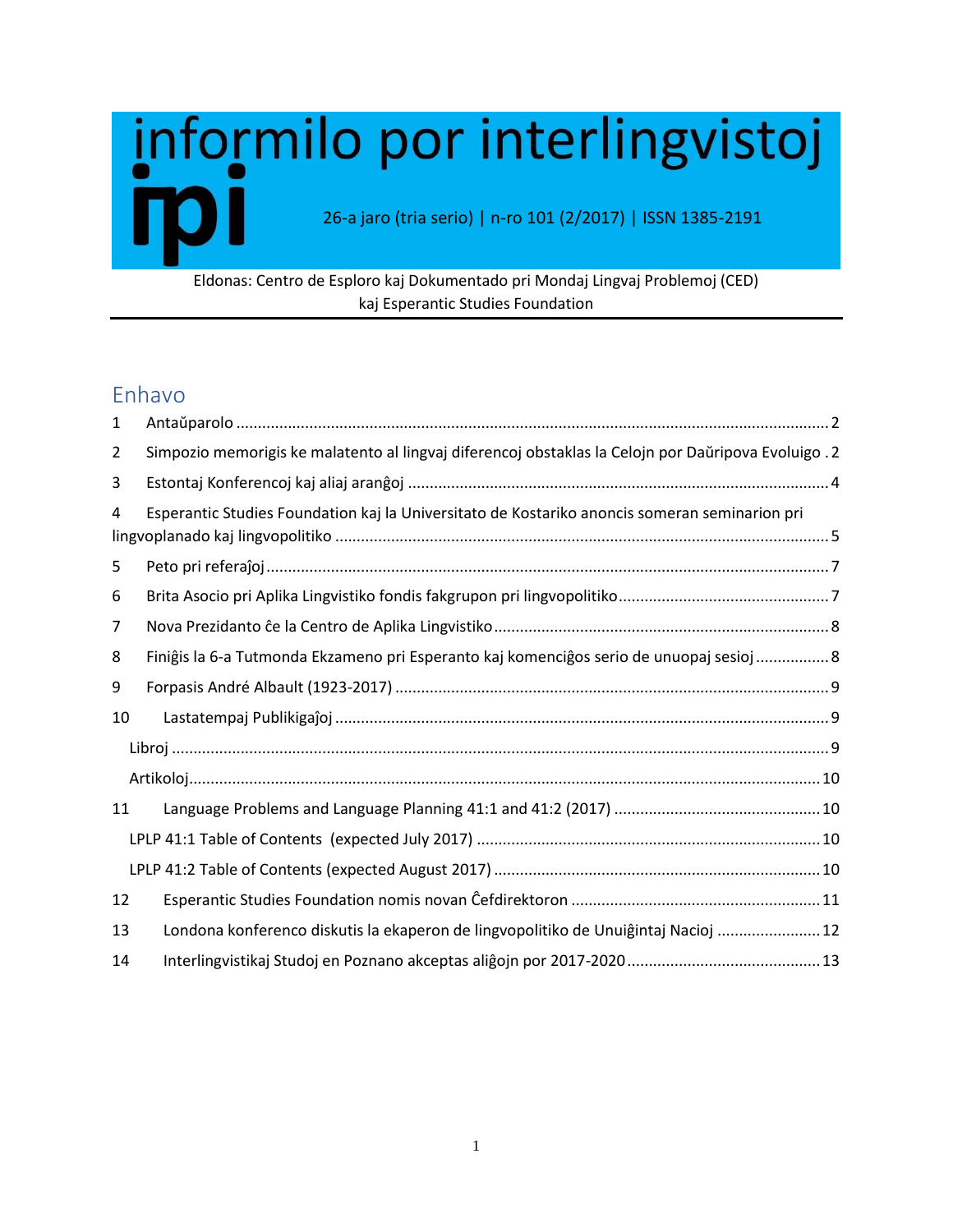## <span id="page-1-0"></span>1 Antaŭparolo

La centa numero de *Informilo por Interlingvistoj* (*IpI*) konsistis el detala indekso de la antaŭaj 99 numeroj, tiel donante kompletan bildon de la longega kaj tre efika redaktorado de nia bedaŭrata Detlev Blanke, la fidela redaktoro de *IpI*, kiu forpasis en aŭgusto 2016. La plej lastaj numeroj de *IpI* (75 kaj poste) troviĝas plentekste en arkivo en la retejo de ESF [\(www.esperantic.org/eo/publikajoj/ipi/](http://www.esperantic.org/eo/publikajoj/ipi/)). Ni esperas, ke baldaŭ ni kolektos la mankantajn numerojn kaj aldonos ilin. Per la nuna 101-a numero ni komencas novan epokon.

La kvalito de la estonta *IpI* grandparte dependos de la alfluo de informoj. Bonvolu do informi nin pri viaj estontaj aranĝoj, viaj publikigaĵoj (kaj tiuj de aliaj), viaj aliaj novaĵoj pri la interlingvistika agado, ktp. Konsciu, ke temas pri inform**IL**o – simpla ilo por helpi vin fari vian laboron pli efike – ne pri plene redaktata gazeto. Sekve, plene elformulitaj kaj redaktitaj informoj, kiujn ni povos simple transpreni kaj enmeti en la venontan numeron, estas idealaj. Sendu ilin al [ipi@esperantic.org.](mailto:ipi@esperantic.org)

Ni samtempe lanĉas anglalingvan bultenon, *Information for Interlinguists,* kiu principe enhavos samajn informojn kiel la Esperanta versio. Sekve, ni bonvenigos informojn ankaŭ en la angla – aŭ, eĉ pli bone, en unu lingvo kun traduko en la alian. Kaj bonvolu ne plendi, ke produktante anglalingvan informilon ni iel lakeiĝas al anglalingva imperiismo! Nia intenco kiel ESF estas atentigi la anglalingvajn fakulojn pri la riĉaĵoj de la esperantlingva interlingvistika mondo, ne inverse.

Humphrey Tonkin

# <span id="page-1-1"></span>2 Simpozio memorigis ke malatento al lingvaj diferencoj obstaklas la Celojn por Daŭripova Evoluigo

La Celoj de UN por Daŭripova Evoluigo (CDE) estas mankaj rilate al atento al lingvaj demandoj, ĉefe pro ĝenerala malatento al la konsekvencoj, pozitivaj kaj negativaj, de lingva diverseco. Tiel asertis la Provizoraj Konkludoj de simpozio organizita de la Studo-Grupo pri Lingvo kaj Unuiĝintaj Nacioj, kun subteno de Universala Esperanto-Asocio kaj aliaj organizaĵoj.

Pli ol cent universitatanoj, diplomatoj, UN-oficistoj kaj reprezentantoj de neregistaraj organizaĵoj (NROj) ĉeestis la simpozion ĉe 777 United Nations Plaza, Novjorko, la 11-an kaj 12-an de majo. Ĝia celo estis ekzameni demandojn pri lingvoj kaj vundeblaj homgrupoj kaj ilia centreco en la disvolvo, realigo kaj sukcesa kompletigo de la CDE.

La simpoziaj ĉefparolantoj estis Christine Hélot, de la Universitato de Strasburgo, Francio, kaj François Grin, de la Universitato de Ĝenevo, Svislando, kaj referaĵojn prezentis fakuloj el dekduo da pliaj landoj. La simpozion malfermis podia diskuto inter reprezentantoj de la diplomatia korpuso, UN-oficistoj, NROj kaj la universitata medio: Ambasadoro Michael Ten Pow, Konstanta Reprezentanto de Gujano ĉe UN, Carole Maisonneuve, Kunordiganto de Publika Informado kaj Multlingvismo en la Fako de UN pri Ĝeneral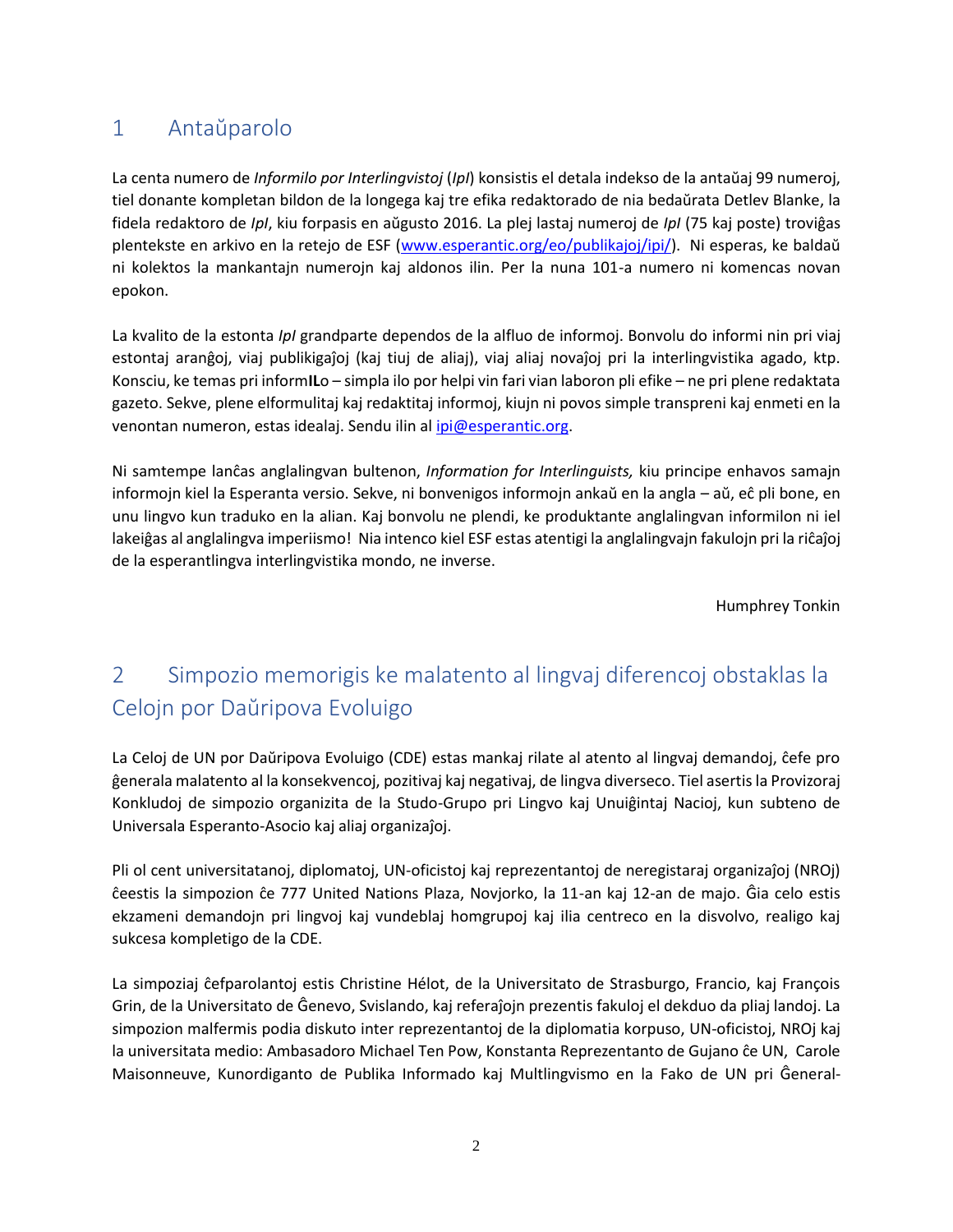asemblea kaj Konferenca Mastrumado, Christina Diez de ATD Kvaramonda Movado, kaj Humphrey Tonkin, emerita prezidanto de la Universitato de Hartford, Usono.

La referantoj, multaj el kiuj estis specialistoj kiuj dediĉas sian profesian vivon al komprenado de la rolo de la lingvo en la socio, ekzamenis individuajn komunumojn, evoluigajn projektojn kaj plej bonajn praktikojn. Ili substrekis la esencan rolon kiun ludas lingvoj en faciligo aŭ obstaklado de daŭrigebla evoluigo, precipe rilate al vundeblaj homgrupoj, esence heterogena grupo de unuavicaj interesohavantoj en atingo de la CDE. Tri specoj de vundeblaj homgrupoj konsistigis la fokuson de la simpozio: konstante setlintaj rifuĝintoj/enmigrintoj, portempe setlintaj rifuĝintoj/enmigrintoj, kaj indiĝenaj aŭ lingvoheredaj lingvaj minoritatoj. Ene de tiuj tri grupoj, plenaĝuloj kaj infanoj montriĝis sperti signife malsamajn lingvorilatajn defiojn.

La simpozion aŭspiciis pluraj organizaĵoj, inkluzive de Universala Esperanto-Asocio (organizaĵo en konsultaj rilatoj kun la Ekonomia kaj Socia Konsilio de UN kaj kunlaboranta kun la Fako de UN pri Publika Informado), Centro por Aplika Lingvistiko (CAL), Centro de Esploro kaj Dokumentado pri Mondaj Lingvaj Problemoj (CED) kaj ties revuo *Language Problems and Language Planning*, kaj Esperantic Studies Foundation (ESF). Subvenciis CAL kaj ESF. Lokaj esperantistoj kiuj helpis en la organizado inkluzivis Ulrich Becker, Michael Brandini, Raul Garcia, Sofiya Soskina, kaj Allison Thorsen. Fina simpozia raporto aperos baldaŭ.

Prezentiĝis la jenaj referaĵoj:

- **Christine Hélot, University of Strasbourg, France.** *Analysing the sustainability of linguistic diversity across the home and school contexts*
- **François Grin (University of Geneva, Switzerland).** *Sociolinguistics and economics: Reassessing an ongoing dialogue*
- **Carol Benson & Kelsey Woodrick (Teachers College, Columbia University, New York, USA).** *Roles played by UNESCO and UNICEF in supporting multilingual education for vulnerable populations*
- **Julia Szelivanov (Eötvös Loránd University, Budapest, Hungary).** *UNESCO and its efforts to preserve multilingualism in the light of contemporary theories of language policy*
- **Wine Tesseur (University of Reading, UK).** *Listening in what language? The role of languages in international NGOs' development programmes*
- **Ana Lado (Marymount University, USA) & Fakhira Najib (Islamabad, Pakistan).** *Sustainable success in Pakistan: Broad Class Interactive Radio Instruction*
- **Kurt E. Müller (National Defense University, Washington DC, USA).** *Access to non-state languages for interacting with vulnerable populations*
- **Jean-Paul Dailly (JPD Systems).** *Participation and governance in French-speaking Africa: Is the role of language in fostering knowledge sharing underestimated by international development actors?*
- **Cornelius Wambi Gulere (teacher and development worker).** *Cultures that use indirect language today face the challenge of being misunderstood*
- **Francis M. Hult (Lund University, Sweden).** *Linguistic landscapes and sustainable cities for vulnerable populations*
- **Corrie Blankenbeckler (Creative Associates International).** *Reading from the Heart: Expanding the bilingual education experiment in Mozambique*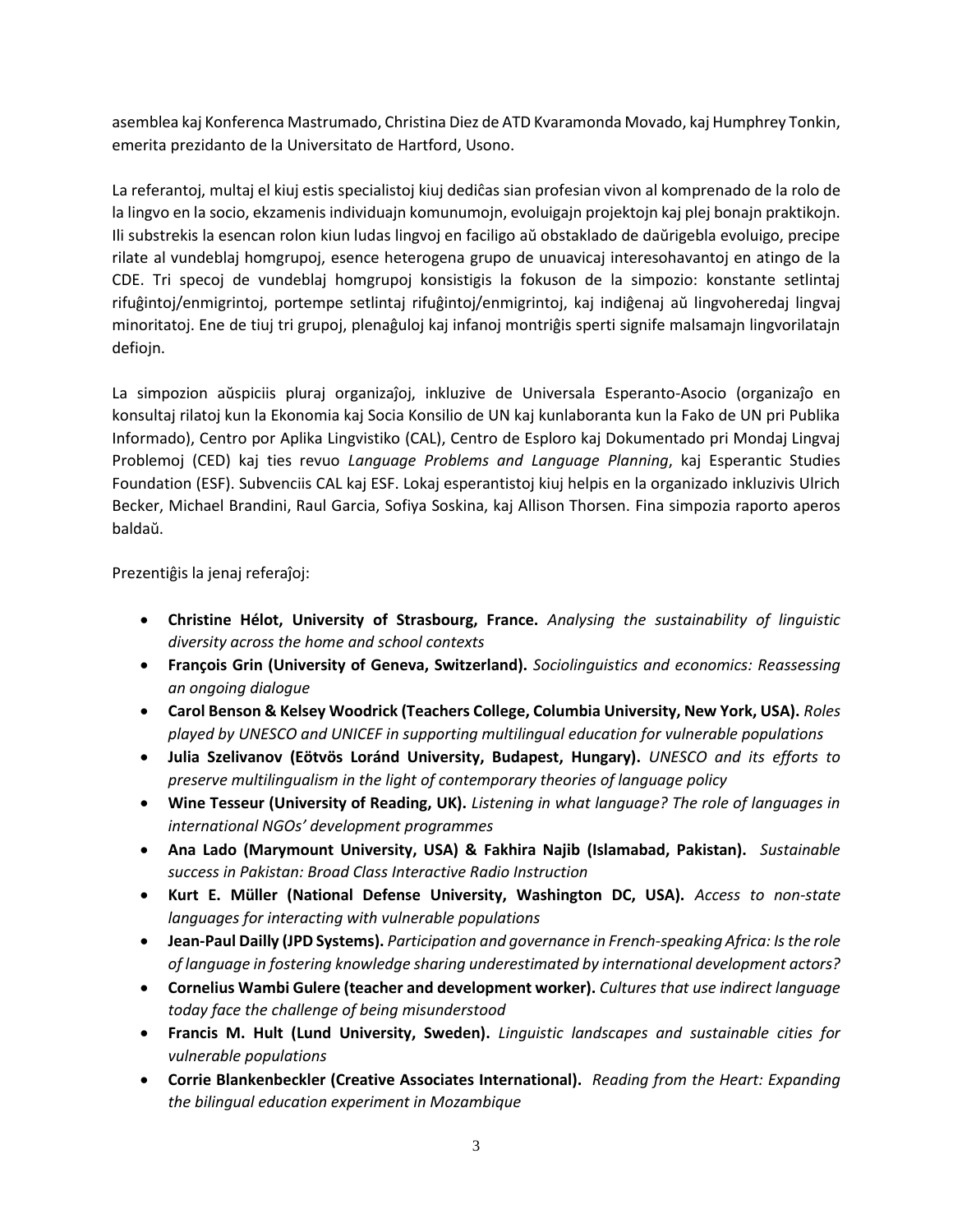- **Ari Sherris (Texas A&M University-Kingsville, USA) & Paul Schaefer (SIL).** *Lessons learned from Ghanaian Safaliba literacy activists: Theorizing expanded literacy opportunities in unrecognized mother-tongues*
- **Fernanda Minuz (SAIS Europe, Bologna), Lorenzo Rocca (Università per Stranieri, Perugia) & Alessandro Borri (CPIA Montagna, Italy).** *Teaching L2 to non-literate and low-literate adult migrants in Europe*
- **Alexander Braddell & Matilde Grünhage-Monetti (Language for Work Network, European Center for Modern Languages, Graz, Austria).** *New initiatives in Europe to support work-related language learning by low-skilled migrants: lessons for policy and practice*
- **Shereen Bhalla & Terrence Wiley (Center for Applied Linguistics, Washington, USA).** *Reducing inequality and discitizenship within the multilingual United States*
- **William Savage (organizational and community development facilitator).** *Facilitated Advocacy: Connecting people through dialogue and action*
- **Anne Wiseman (British Council, UK).** *Language for Resilience: A framework for language and sustainability for vulnerable populations*
- **Jan Stewart (University of Winnipeg) & Thomas Ricento (University of Calgary, Canada).** *Refugee student integration in Canada: Building welcoming communities and schools for a stable future*
- **Belma Hazndar (Boğaziçi University, Istanbul, Turkey), Joy Kreeft Peyton (Center for Applied Linguistics, Washington, DC, USA), Martha Young-Scholten (Newcastle University, UK).** *Teaching refugee and immigrant adults: A focus on their languages*
- **May Akl (Notre Dame University, Lebanon).** *A reality check on language and education for Syrian refugees in Lebanon: Issues and challenges*
- **Eunice Kua (SIL International) & Mubarak Baraka Ismail.** *Mother language as a powerful motivator for refugee education*
- **Rosemary Salomone (St. John's University, New York, USA).** *Global English, vulnerable populations, and educational access: Lessons from the courts in three countries*
- **John Knagg (British Council, UK).** *Respecting linguistic diversity and promoting English. Is it possible to do both?*
- **Michel DeGraff (Massachusetts Institute of Technology, Cambridge, MA, USA).** *Language, education, human rights, equal opportunity & sustainable development: Haiti as a case study*

## <span id="page-3-0"></span>3 Estontaj Konferencoj kaj aliaj aranĝoj

*UK Language Policy after Brexit 2017: The influence of devolution* **21 septembro 2017**, Aberystwyth University, Britio. Konferenca lingvo: angla. <https://sites.google.com/view/uklpab/2017>

*Symposium on the Politics of Language Policy at the Local Level* **22 septembro 2017**, SOAS University of London, Britio. Konferenca lingvo: angla Limdato por proponoj: **vendredo 14 julio 2017** Pliaj informoj: [https://www.soas.ac.uk/linguistics/events/22sep2017-symposium-on-the-politics-of-](https://www.soas.ac.uk/linguistics/events/22sep2017-symposium-on-the-politics-of-language-policy-at-the-local-level.html)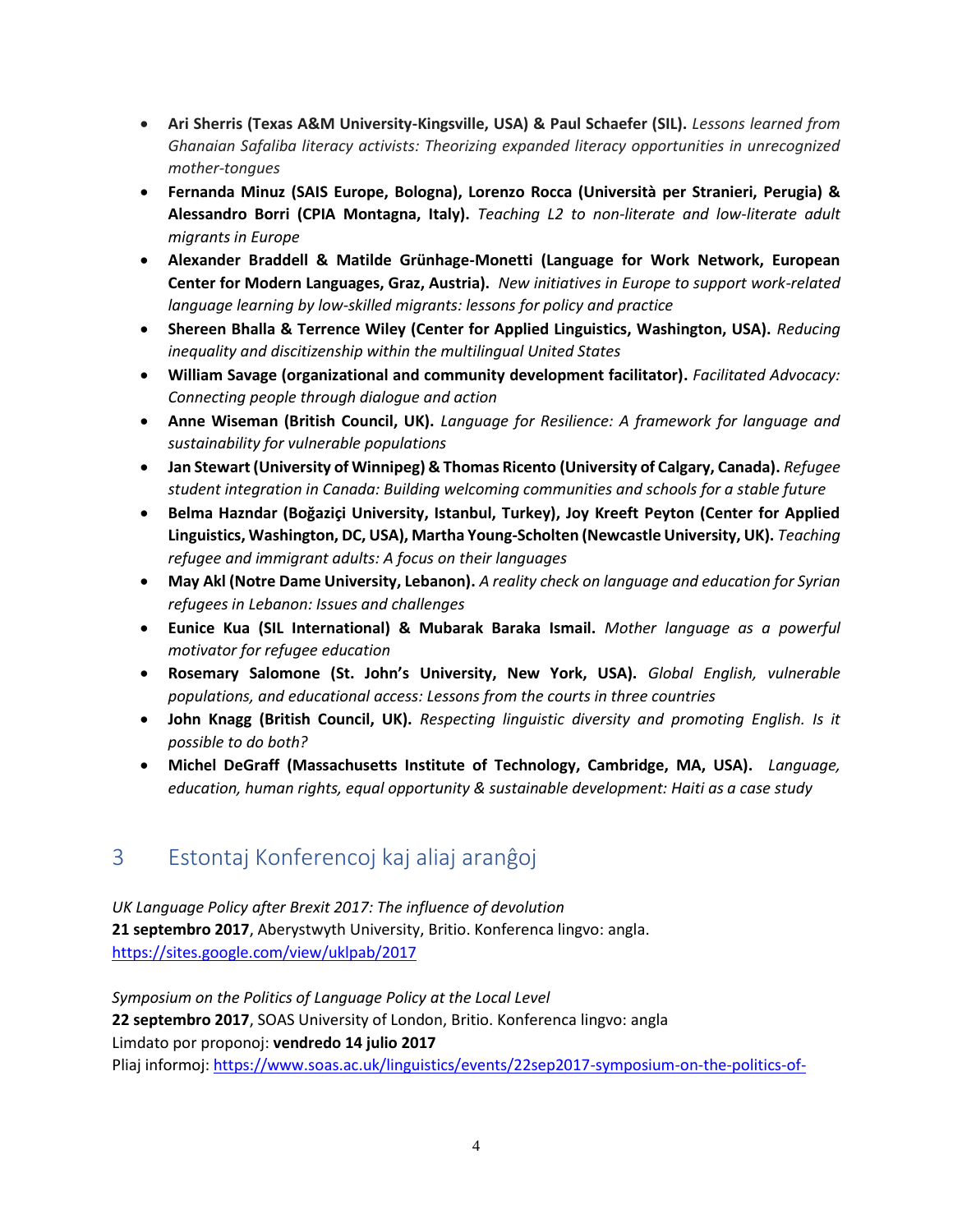#### [language-policy-at-the-local-level.html](https://www.soas.ac.uk/linguistics/events/22sep2017-symposium-on-the-politics-of-language-policy-at-the-local-level.html)

*International Colloquium "Language Skills for Economic and Social Inclusion" Internacia Kolokvo "Lingvaj kapabloj por ekonomia kaj socia inkluzivo"* **12-13 oktobro 2017**, Humboldt-Universität zu Berlin, Germanio [https://www.projekte.hu-berlin.de/en/okonomie-und](https://www.projekte.hu-berlin.de/en/okonomie-und-sprache/conferences/upcoming?set_language=en)[sprache/conferences/upcoming?set\\_language=en](https://www.projekte.hu-berlin.de/en/okonomie-und-sprache/conferences/upcoming?set_language=en) Konferencaj lingvoj: Referaĵojn oni akceptos en angla, Esperanto,vfranca, germana, hispana, itala, sveda.

*Summer School on Linguistic Policy, Linguistic Planning and Evaluation* (LPLPE17) **31 July - August 4 2017**, University of Costa Rica, San José, Costa Rica <http://inil.ucr.ac.cr/lplpe17-en/> Vidu la ĉi-suban anoncon.

# <span id="page-4-0"></span>4 Esperantic Studies Foundation kaj la Universitato de Kostariko anoncis someran seminarion pri lingvoplanado kaj lingvopolitiko



La Instituto pri Lingvoesplorado (INIL) de Universidad de Costa Rica, kune kun Esperantic Studies Foundation [\(www.esperantic.org\)](http://www.esperantic.org/), invitas al **Seminario pri Lingvopolitiko, Lingvoplanado kaj Taksado (LPLPE17),** kies celo estas malfermi internacian spacon por diskutoj kaj dialogo pri Lingvopolitiko kaj Planlingvistiko.

Latinameriko estas multkultura kaj multlingva regiono, kondiĉoj ankaŭ karakterizantaj Kostarikon, kiu sendube multe gajnus kulture kaj demokratie, se ĝi rekonus tiun diversecon je ĉiuj oficialaj nivelo. Alfronti aferojn pri politik- kaj lingvoplanado estas grave; ĉefe se oni konsideras ke la tradicia vidpunkto, kiu emas forgesi aliajn kulturojn kaj lingvojn (kiuj ankaŭ konsistigas identecon de la lando) estas fonto de miskomprenoj kaj konfliktoj. Tial gravas trovi spacon, en kiu oni povos kundividi spertojn, kie naciaj kaj internaciaj problemoj estos postulitaj, tiel ke oni povu analizi kaj

proponi solvojn ekde la vidpunkto de la diverseco kaj respekto de homaj rajtoj.

La nuna seminario proponas spacon por dialogo kaj diskuto, kie ĉiaj problemoj, kaj naciaj, kaj internaciaj, estu starigataj kun la celo analizi problemojn kaj proponi solvojn nome de la diverseco. Aliflanke, la politika lingvistiko kaj la lingvoplanado estas kreskantaj interfakoj, dank' al pligrandiĝanta konscio pri la graveco de lingvopolitiko kaj lingvoplanado en edukado, publika administrado kaj ekonomio. La lingvopolitiko povas influi rezultojn de studentoj kaj labormerkaton, same kiel la partoprenon de civitanoj en demokrataj decid-procedoj kaj konkurenc-kapablon por firmaoj. Do ĝi estas studkampo bezonanta kontribuojn el diversaj fakoj. Kvankam lingvoplanado estis tradicie parto de sociolingvistiko, hodiaŭ ĝi emas iĝi interfako en kiu kunfluas fakuloj el sociolingvistiko, politikaj sciencoj, ekonomiko kaj filozofio. Jen kial ni proponas tiun ĉi seminarion, kiu okazos por la unua fojo en Latinameriko.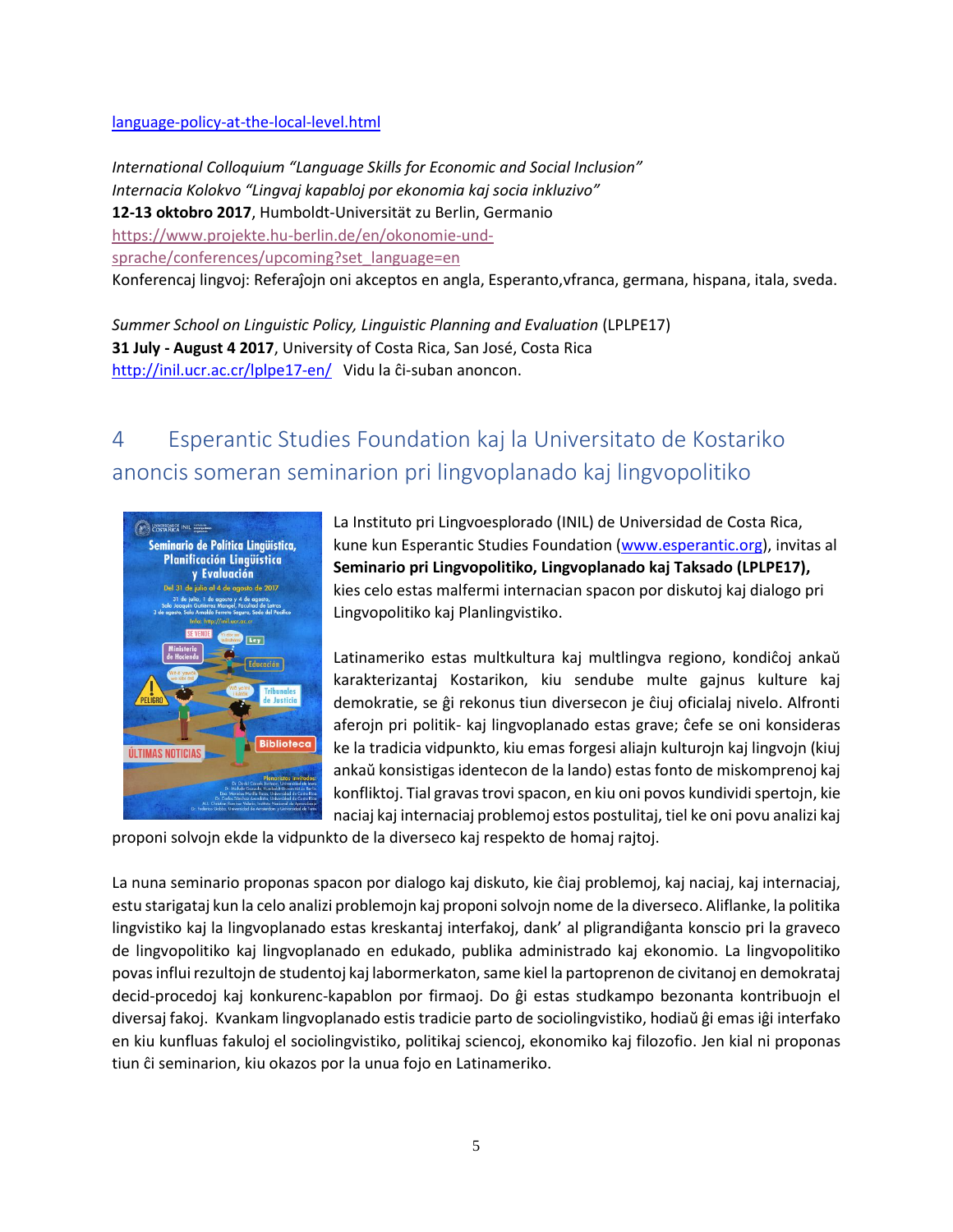La seminarion konsistigos la priskribo kaj analizo de la fundamentaj konceptoj pri Lingvopolitiko, Lingvoplanado kaj Lingvopolitiko-Taksado, samkiel pri iliaj celoj kaj metodoj. Dum la kvar sesioj de la seminario, la prelegantoj raportos pri kazoj de ili esploritaj. Tri el tiuj sesioj efektiviĝos anglalingve kaj unu hispanlingve. Samtempe okazos serio da prelegoj koncerne la seminari-temaron.

La seminario daŭros unu semajnon; entute temas pri 20 horoj en kvar tagoj (mekredo, la 2-a de aŭgusto, estas nacia ferio). LPLPE17 celas allogi studentojn kun superaj studoj (licencio, magistreco, doktoreco) el diversaj landoj, al kiuj oni proponos ĝisdatigitan trejnadon pri teorio, metodologio kaj praktikaj fundamentoj de Politika Lingvistiko, Planlingvistiko kaj Politiktaksado. Tio ankaŭ signifos spacon por kunveni, interkomunikiĝi kaj interŝanĝi ideojn inter esploristoj okupiĝantaj pri LPLPE.

#### **La seminario konsistos el kvar partoj:**

- **Lingvaj Politiko kaj Planado (LPP).** Historio, celoj kaj rezultoj de LPP. Prelego de D-ro. David Cassels Johnson, University of Iowa ("Language Policy and Planning: Theory, Methods and Findings")
- **Taksado de Lingvaj Politikoj.** Kiel identigi la efikecon de LPP kaj kiel taksi ĝin en socia kaj ekonomia vivo. Prelego de D-ro. Michele Gazzola, Humboldt-Universitàt zu Berlin ("Evaluation in Language Policy and Planning (LPP)")
- **Interlingvistiko kiel ekstrema lingvoplanado: kategorioj kaj kazoj.** Interlingvistiko studas homajn rilatojn pere de planglingvoj kaj malegalecon inter lingvoj, do, Lingvan Justecon. Prelego de Dr. Federico Gobbo, University of Amsterdam ("Interlingustics as extreme language planning: categories and cases").
- **Problemoj de lingvoplanado en lingvoj en situacio de delokigado.** Prelego de D-ro. Carlos Sánchez Avendaño, Universidad de Costa Rica ("Problemas de la planificación en lenguas en proceso de desplazamiento").

#### **Akademia profilo de la prelegontoj:**

- David Cassels Johnson [\(https://education.uiowa.edu/person/david-cassels-johnson\)](https://education.uiowa.edu/person/david-cassels-johnson), University of Iowa, USA. Profesoro de LPP, publikigisto de libro *Research Methods in Language Policy and Planning: A Practical Guide,* kun Hult, F., 2015: Malden, MA: Wiley-Blackwell, kaj aŭtoro de *Language Policy*, 2013, Basingstoke, UK: Palgrave Macmillan.
- Michele Gazzola [\(www.michelegazzola.com\)](http://www.michelegazzola.com/), Humboldt-Universität zu Berlin (Germanio), University of Lugano (Svisio), kaj Intstitute of Ethnic Studies en Ljubljana (Slovenio), esploristo pri ekonomika lingvo kaj lingvopolitiko taksado. Editoro de libro *The Economics of Language Policy,* kun B. A. Wickström, 2016, Cambridge (MA) MIT Press, kaj aŭtoro de *The Evaluation of Language Regimes*, 2014, Amsterdam: John Benjamins.
- Dr. Federico Gobbo [\(http://federicogobbo.name\)](http://federicogobbo.name/), University of Amsterdam, Nederlando kaj University of Turin, Italio. Profesoro de Interlingvistiko kaj Esperantologio, aŭtoro de la libro *Constructive Adpositional Grammars: Foundations of Constructive Lingustics*, 2011, Cambridge: Cambridge Scholars Publishing, kaj la artiklo: "Are planned languages less complex than natural languages?" Ene de Language Sciences, 2016
- Dr. Carlos Sánchez Avendaño [\(http://filologia.ucr.ac.cr/sites/default/files/cvs/lin15.pdf\)](http://163.178.170.46/filologia/flweb/sites/default/files/cvs/lin15.pdf), Universidad de Costa Rica. Profesoro de Lingvistiko kaj fakulo pri Lingvistika Revivigo. Aŭtoro de la libro *La vosto de la igvano: La gento Maleku antaŭ la deloko de sia lingvo kaj tradicia kulturo* 2015, Costa Rica: Editorial Universidad de Costa Rica, kaj la artiklo "Leksika rekonstruo kaj morfoleksika variebleco de lingvo tre delokita : La kazo de la vortaro pri la homa korpo en la lingvo de broran' *(*térraba*, hispanlingve*, N. de la T.)", en *Estudios de Lingüística Chibcha*, 2015.

Laborlingvoj estos la hispana kaj la angla. La aktoj estos aperigitaj en la revuo *Káñina,* Revista de Artes y Letras de la Universidad de Costa Rica [\(http://revistas.ucr.ac.cr/index.php/kanina\)](http://revistas.ucr.ac.cr/index.php/kanina).

#### **Organizantoj:**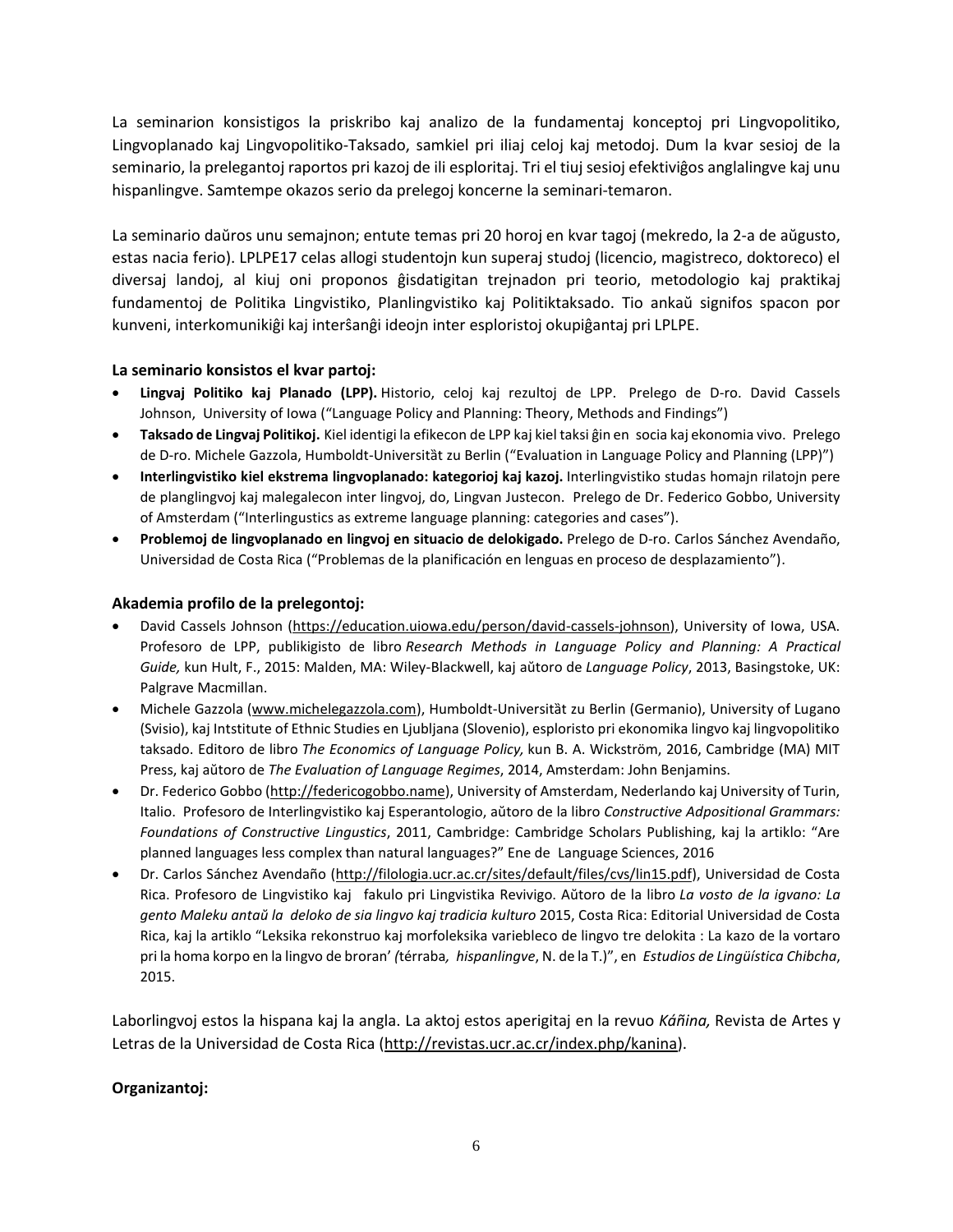Kunordigantoj: D-ro. Jorge Antonio Leoni de León, D-ro. Michele Gazzola Asistantino: Bach. Yislén Barboza Hidalgo Kunorganizantaj geesploristoj: M.Sc. Hugo Mora Poltronieri, M.L. Erica Vargas Castro, Lcda. Daniela Sánchez Sánchez

Tiu ĉi seminario estas registrita en Universidad de Costa Rica, ĉe Vicerrectoría de Investigación, kodo 745- B7727, kaj ĉe Vicerrectoría de Acción Social, kodo ED-3256. Ĝi estas subtenita de Instituto de Investigaciones Lingŭísticas (INIL), Vicerrectoría de Investigación ([http://www.vinv.ucr.ac.cr/\)](http://www.vinv.ucr.ac.cr/), Posgrado de Lingüística [\(http://www.linguistica.ucr.ac.cr/\)](http://www.linguistica.ucr.ac.cr/), Sistema de Estudios de Posgrado (SEP), http://www.sep.ucr .ac.cr/) kaj Esperantic Studies Foundation (ESF)

Datoj: **De la 31-a de julio ĝis la 4-a de aŭgusto, 2017** Daŭro: 4 tagojn (20 horojn entute). Diplomo: Partopreno aŭ ĉeesto, laŭ situacio. Kosto de LPLPE17: \$100 USD, ĝenerala publiko

## <span id="page-6-0"></span>5 Peto pri referaĵoj

Bonvenas resumoj (en la angla lingvo) de proponataj referaĵoj por kolokvo **"Impacts in Language Research: Crossing the Border from Research to Wellbeing"**, ĉe Socilingvistika Simpozio 22 [\(https://www.ss22.ac.nz,](https://www.ss22.ac.nz/) Konferenca fadeno: Lingvo kaj komunumo). Kunorganizantoj: Jo Angouri (University of Warwick), Karen Corrigan (Newcastle University), Robert Lawson (Birmingham City University), Dave Sayers (Sheffield Hallam University & Cardiff University). La celo de la kolokvo estas elstarigi socilingvistikajn esplorojn kiuj (1) Identigis problemojn de homa bonfarto; (2) Evoluigis esplormetodojn kiuj proponas solvojn kaj vojojn por transdoni la eltrovojn; (3) Atingis pozitivajn rezultojn ene de la reala mondo. **Limdato: vendredo, la 14-a de julio 2017**.

Resumojn sendu al:<https://goo.gl/forms/OOIaIuhbEN4tdDMq1>

# <span id="page-6-1"></span>6 Brita Asocio pri Aplika Lingvistiko fondis fakgrupon pri lingvopolitiko

Nova fakgrupo pri lingvopolitiko fondiĝis en British Association of Applied Linguistics (BAAL). La grupo interesiĝas pri lingvopolitiko tutmonde kaj planas gastigi retajn kaj eksterretajn seminariojn. Inaŭgura aranĝo okazos ĉe University of Leeds, la 2-an de septembro 2017, fine de la ĉi-jara BAAL-konferenco. Intertempe ĝia retlisto rolos kiel ĉiutaga diskutforumo por ĉiuj lingvopolitikaj demandoj. Ĉiuj partoprenantoj bonvenas. Membreco estas senpaga, kaj ne necesas esti BAAL-ano (kvankam ni instigas ĉiun personon aliĝi!). Aliĝante al la grupo, vi aŭtomate registriĝos en la retlisto kaj ricevos ĉiujn invitojn al aranĝoj. Detalojn vi trovos ĉe [https://sites.google.com/view/langpol/.](https://sites.google.com/view/langpol/) Klaku ĉe 'Join!' (supre) por aliĝi.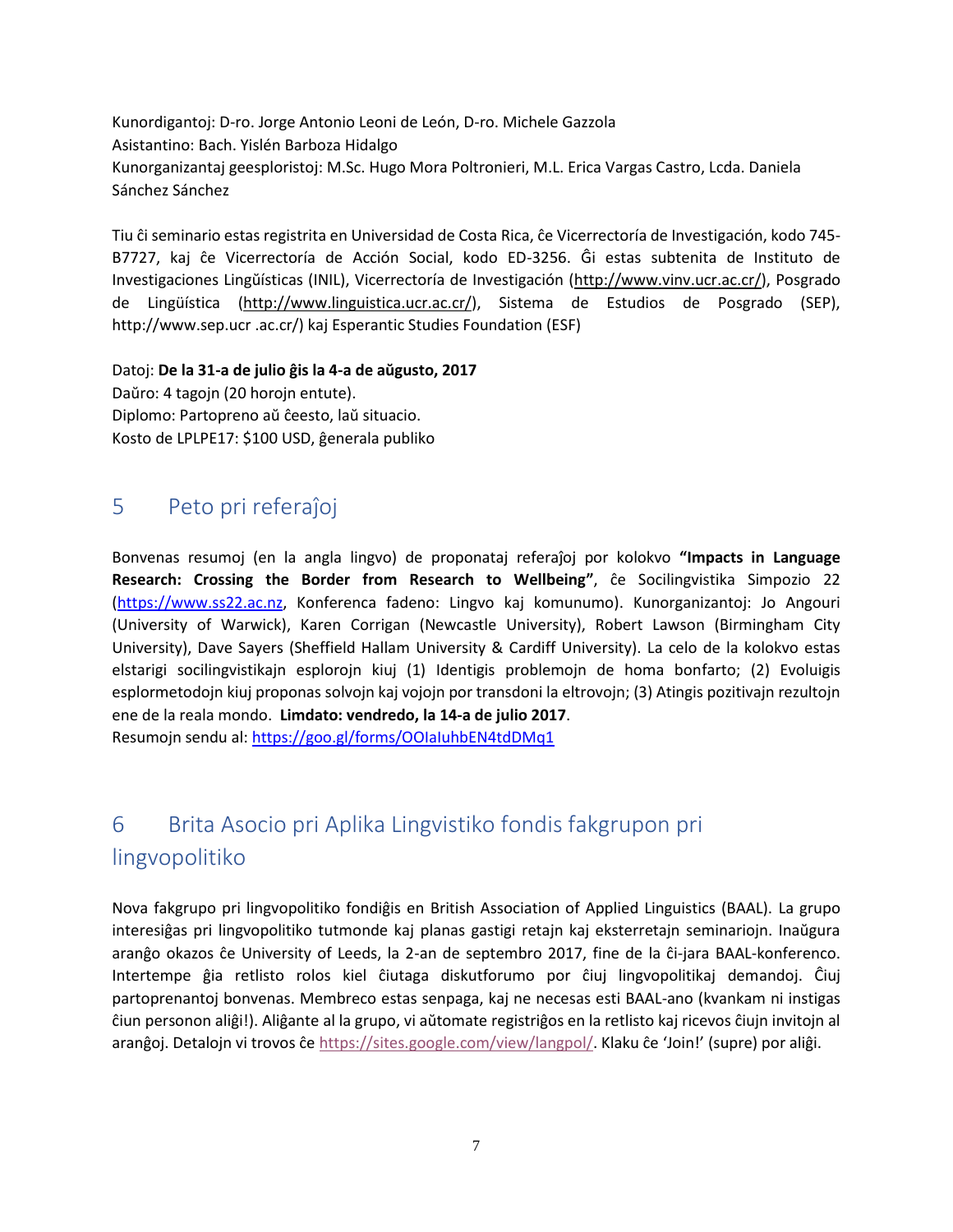# <span id="page-7-0"></span>7 Nova Prezidanto ĉe la Centro de Aplika Lingvistiko

La estraro de la Centro de Aplika Lingvistiko (Center for Applied Linguistics: CAL) en Vaŝingtono anoncas la elektiĝon de d-ro Joel Gómez kiel la nova prezidanto de CAL. D-ro Gómez sekvas d-ron Terrence G. Wiley kiu eksiĝis la 1-an de majo post pli ol ses jaroj kiel prezidanto.

Ĝis sia aliĝo al CAL, d-ro Gómez estis profesoro kaj fakestro de la Fako pri Eduka Gvidado ĉe The George Washington University (GW), kie li ankaŭ rolis kiel vicdekano pri esplorado en la Fakultato pri Edukado. Li estas specialisto interalie pri dulingva kaj dukultura edukado, supera edukado, naciaj retaj informcentroj, kaj registara subteno de edukaj esploroj kaj evoluigo. Li laboris internacie kiel taksanto kaj liveranto de teknika helpo en pluraj landoj, interalie Barato, Pakistano, Makedonio kaj Dominika Respubliko. Kiel administranto poviga kaj motiviga, li alportas al CAL vastajn spertojn el supera edukado, la privata profitcela sektoro, kaj publika klerigado. Pliaj informoj: [www.cal.org/who-we-are/staff-associates/staff](http://www.cal.org/who-we-are/staff-associates/staff-directory/joel-gomez)[directory/joel-gomez](http://www.cal.org/who-we-are/staff-associates/staff-directory/joel-gomez)

# <span id="page-7-1"></span>8 Finiĝis la 6-a Tutmonda Ekzameno pri Esperanto kaj komenciĝos serio de unuopaj sesioj

Ĉi-jare la unua kaj plej grava aranĝo de la Esperanto-ekzamenoj de UEA-ORIGÓ, organizitaj laŭ la Komuna Europa Referenckadro (KER), okazis la 10-an kaj la 17-an de junio 2017. Kadre de la tiel nomata Tutmonda Ekzamentago 117 personoj ekzameniĝis en 18 lokoj de 14 landoj, sur tri kontinentoj. La paralelaj ekzamenoj estis aranĝitaj en tri blokoj. Ĝi estis la unua por la sin anoncintaj urboj en la eŭropaj landoj: Britio, Francio kun tri urboj, Germanio, Hispanio, Nederlando, Ruslando, Serbio, Svedio, Svislando, kaj Ĉinio kun du urboj. La saman tagon, kelkajn horojn pli malfrue, paralelaj ekzamenoj okazis en Usono, Kolombio kaj en du urboj de Brazilo. En la tria bloko, la 17-an de junio, en Japanio okazis KER-sesio.

Danke al la tekniko, la ekzamenojn eblas trapasi ne nur skribe. La parolajn partojn oni aranĝas pere de Skajpo, kunligante la kandidatojn en la ekzamenloko kaj la po du ekzamenantojn aliloke.

Jam preskaŭ ĉiuj testoj atingis Hungarion, kie post la korektado kaj taksado de la laboraĵoj oni pretigos la kvarlingvajn atestilojn por la sukcesintoj. La plimulto el tiuj estos transdonitaj en la ekzamentago dum la kongreso en Seulo. Tiu tago estos speciale grava en la KER-historio, ĉar vershajne tiam ni ekhavos nian 2000-an KER-diplomoton.

Entute ĝis nun en 87 urboj de 32 landoj okazis ekzamenoj, kaj la kandidatoj devenis el 70 landoj. La ĉampiono el inter la landoj estas Francio, kun pli ol 500 sukcesintoj.

La KER-ekzamenojn kunordigas la Ekzamena Komisiono de UEA, kaj en la praktiko organizas ilin Katalin Kováts, helpata de la teknika fono de la retejo edukado.net, kies redaktoro ŝi estas. Kompreneble la tuta laboro ne povus okazi sen ŝiaj rektaj kunekzamenantaj kolegoj, nek sen la plurdekoj da lokaj organizantoj kaj helpantoj. UEA dankas ĉiujn kontribuintojn pro ilia engaĝiĝo.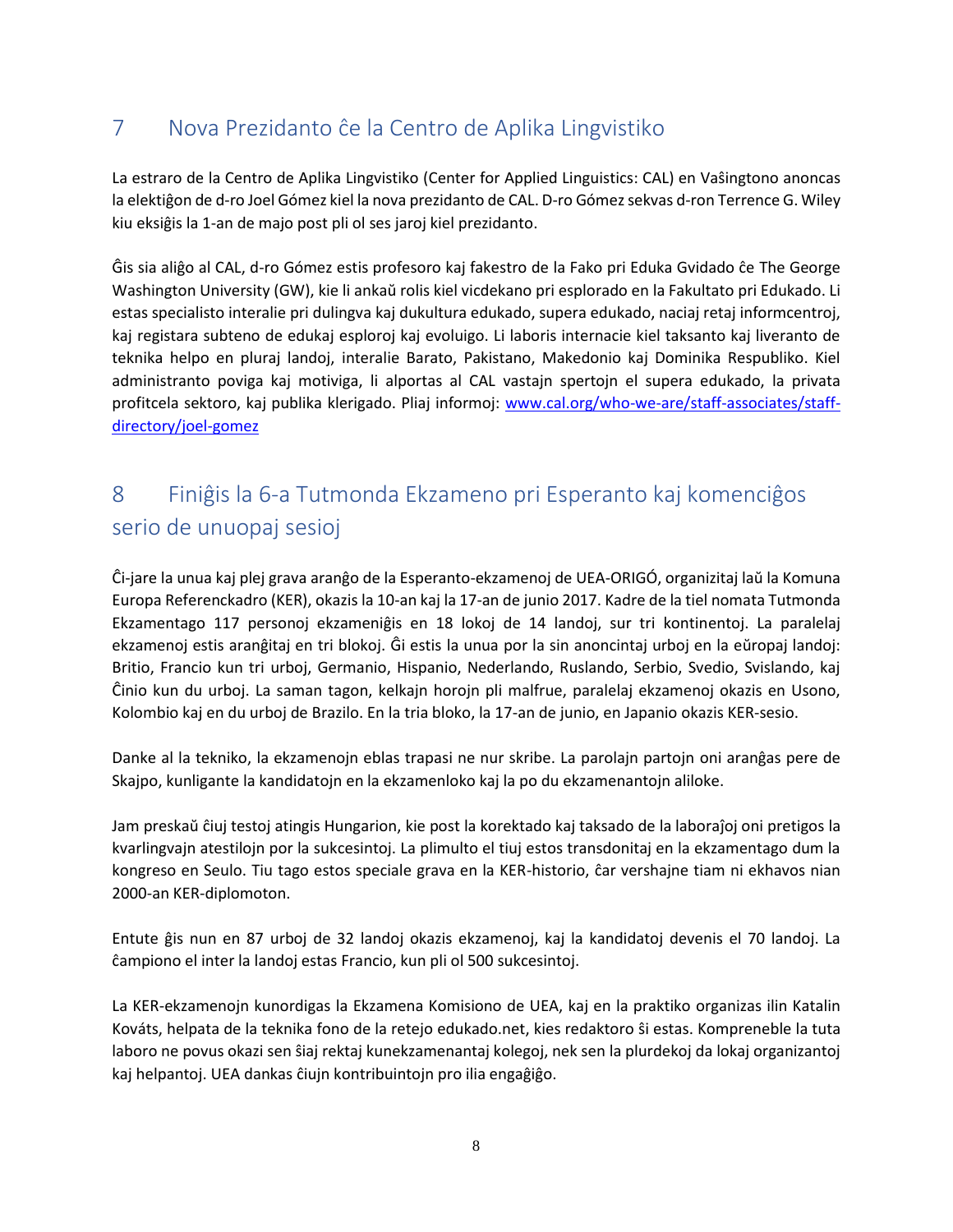## <span id="page-8-0"></span>9 Forpasis André Albault (1923-2017)

André Albault forpasis la 17-an de majo en Tuluzo (Francio). Li naskiĝis la 14-an de majo 1923 en Reims, kie li lernis Esperanton en 1939. En 1950 li gajnis en la unua Oratora Konkurso en la 35-a UK en Parizo.

Profesie okulkuracisto, li estis plej konata pro sia rolo en la Akademio de Esperanto, kie li estis unue sekretario (1963), poste direktoro de la sekcio pri komuna vortaro (1965-1976) kaj fine prezidanto (1983- 1995). Kiel prezidanto li fondis kun J. Thierry la asocion Amikoj de la Akademio, kiu eldonis la bultenon La Letero de l'Akademio. Krome li estis vicprezidanto de Universala Medicina Esperanto-Asocio (1974-1976) kaj prezidanto de Unuiĝo Franca por Esperanto (1967-1974). En UEA li estis komitatano (1957-1969) kaj estrarano pri kulturo kaj faka agado (1962-1967).

Li redaktis la revuojn Internacia Pedagogia Revuo (1958-1959) kaj Monda Kulturo (1964-1966). Albault kunlaboris por Plena Ilustrita Vortaro pri medicinaj terminoj kaj la reviziado de la tuta vortaro. Li publikigis multe da artikoloj, enkondukis kaj prinotis la 9-an eldonon de Fundamento de Esperanto (1963) kaj verkis i.a. la sekvajn verkojn: Vortaro franca-esperanto (1961; kun R. Léger), Naŭ prelegoj pri la Fundamento (1990), Vojaĝo tra la landoj kaj Multlingva glosaro pri la landnomoj (1991). Iuj el liaj landnomaj ideoj estis disputataj, same kiel tiuj pri la t.n. help-alfabeto priskribita en Tri pri la tria (2001; kun J. Doublet). En lia esperantigo aperis i.a. La preĝado de A. Carrel (1995) kaj La prodiga povo de la Mond-Civitanoj de O. d'Argenlieu (2012).

En la 83-a UK en Montpeliero en 1998 Albault estis elektita kiel Honora Membro de UEA. "De kiam mi estis 16-jara, mi dediĉis mian tutan vivon al Esperanto", li tiam skribis al UEA. Esperanton li transdonis ankaŭ al siaj tri infanoj, denaskaj esperantistoj.

## <span id="page-8-1"></span>10 Lastatempaj Publikigaĵoj

## <span id="page-8-2"></span>Libroj

Esther Schor. 2016. *Bridge of Words: Esperanto and the Dream of a Universal Language*. New York: Metropolitan Books, Henry Holt.

Ulrich Lins. 2016. *[Dangerous Language: Esperanto under Hitler and Stalin: 1.](https://www.amazon.com/Dangerous-Language-Esperanto-Hitler-Stalin/dp/1137549165/ref=mt_hardcover?_encoding=UTF8&me=)* Trans. Humphrey Tonkin. London: Palgrave Macmillan. xviii + 299pp. English translation of part 1 of Ulrich Lins, *La danĝera lingvo*  (2016).

Ulrich Lins. 2017. *[Dangerous Language: Esperanto and the Decline of Stalinism.](https://www.amazon.com/Dangerous-Language-Esperanto-Decline-Stalinism/dp/1352000199/ref=sr_1_2?s=books&ie=UTF8&qid=1498591366&sr=1-2)* Trans. Humphrey Tonkin. London: Palgrave Macmillan. xix + 198pp. English translation of part 2 of Ulrich Lins, *La danĝera lingvo*  (2016).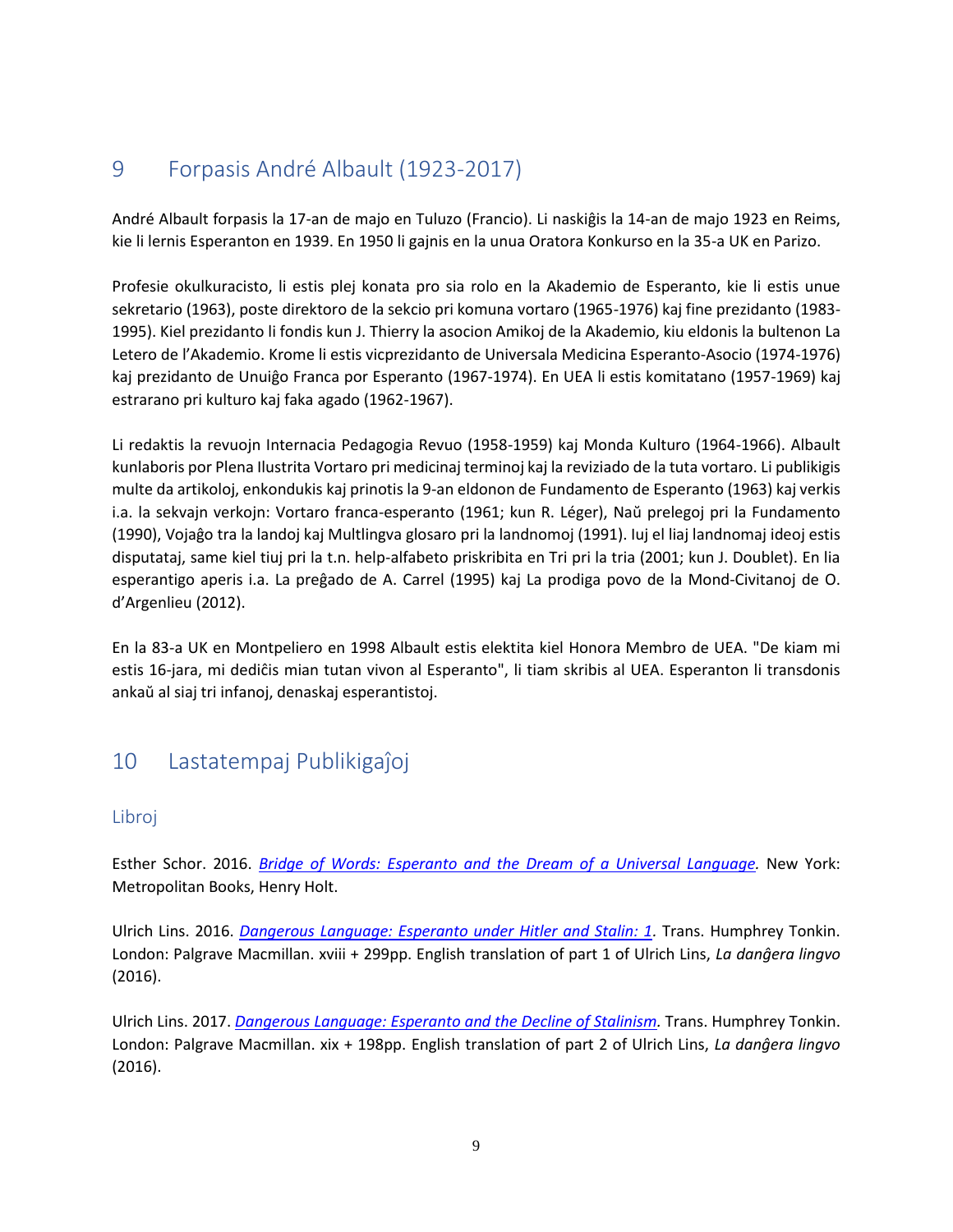### <span id="page-9-0"></span>Artikoloj

Humphrey Tonkin. 2017. Naturalizing a Planned Language: Esperanto and the Promotion of Linguistic Diversity. In Maryam Borjian, ed. *[Language and Globalization: An Autoethnographic Approach.](https://www.routledge.com/Language-and-Globalization-An-Autoethnographic-Approach/Borjian/p/book/9781138227811)* New York & London: Routledge. 144-157.

## <span id="page-9-1"></span>11 Language Problems and Language Planning 41:1 and 41:2 (2017)

<span id="page-9-2"></span>[LPLP 41:1 Enhavo](https://benjamins.com/#catalog/journals/lplp.41.1/toc) (aperos en julio 2017)

#### **Artikoloj**

[English in Pakistani public education: Past, present, and future](https://benjamins.com/#catalog/journals/lplp.41.1.01cha) Liaquat Ali Channa

[Language shift or maintenance: The case of the Sindhi language in Pakistan](https://benjamins.com/#catalog/journals/lplp.41.1.02dav) Maya Khemlani David, Mumtaz Ali and Gul Muhammad Baloch

[State contestations in constructions of 1Malaysia: Saying it different to different people](https://benjamins.com/#catalog/journals/lplp.41.1.03var) Mary Varghese and Kamila Ghazali

[Ethnolinguistic dilemma and static maintenance syndrome: A study of language policies and](https://benjamins.com/#catalog/journals/lplp.41.1.04man)  [language perceptions in Pakistan](https://benjamins.com/#catalog/journals/lplp.41.1.04man) Syed Abdul Manan, Maya Khemlani David and Francisco Perlas Dumanig

<span id="page-9-3"></span>[LPLP 41:2 Enhavo](https://benjamins.com/#catalog/journals/lplp.41.2/toc) (aperos en aŭgusto 2017)

#### **Artikoloj**

[Language rights in the constitutions, organic acts, and statutes of the territories of the United](https://benjamins.com/#catalog/journals/lplp.41.2.01fai)  [States and the Freely Associated States](https://benjamins.com/#catalog/journals/lplp.41.2.01fai) Eduardo D. Faingold

[Compulsory African language learning at a South African university: An exploration of macro-](https://benjamins.com/#catalog/journals/lplp.41.2.03rud) and [micro dynamics](https://benjamins.com/#catalog/journals/lplp.41.2.03rud) Stephanie Rudwick

[Buttering their bread on both sides?: The recognition of sign languages and the aspirations of deaf](https://benjamins.com/#catalog/journals/lplp.41.2.04dem)  [communities](https://benjamins.com/#catalog/journals/lplp.41.2.04dem)

Maartje De Meulder and Joseph J. Murray

[Linguistic capital: Language medium of instruction policy in Hong Kong](https://benjamins.com/#catalog/journals/lplp.41.2.05har) Chris Harwood and Conttia Lai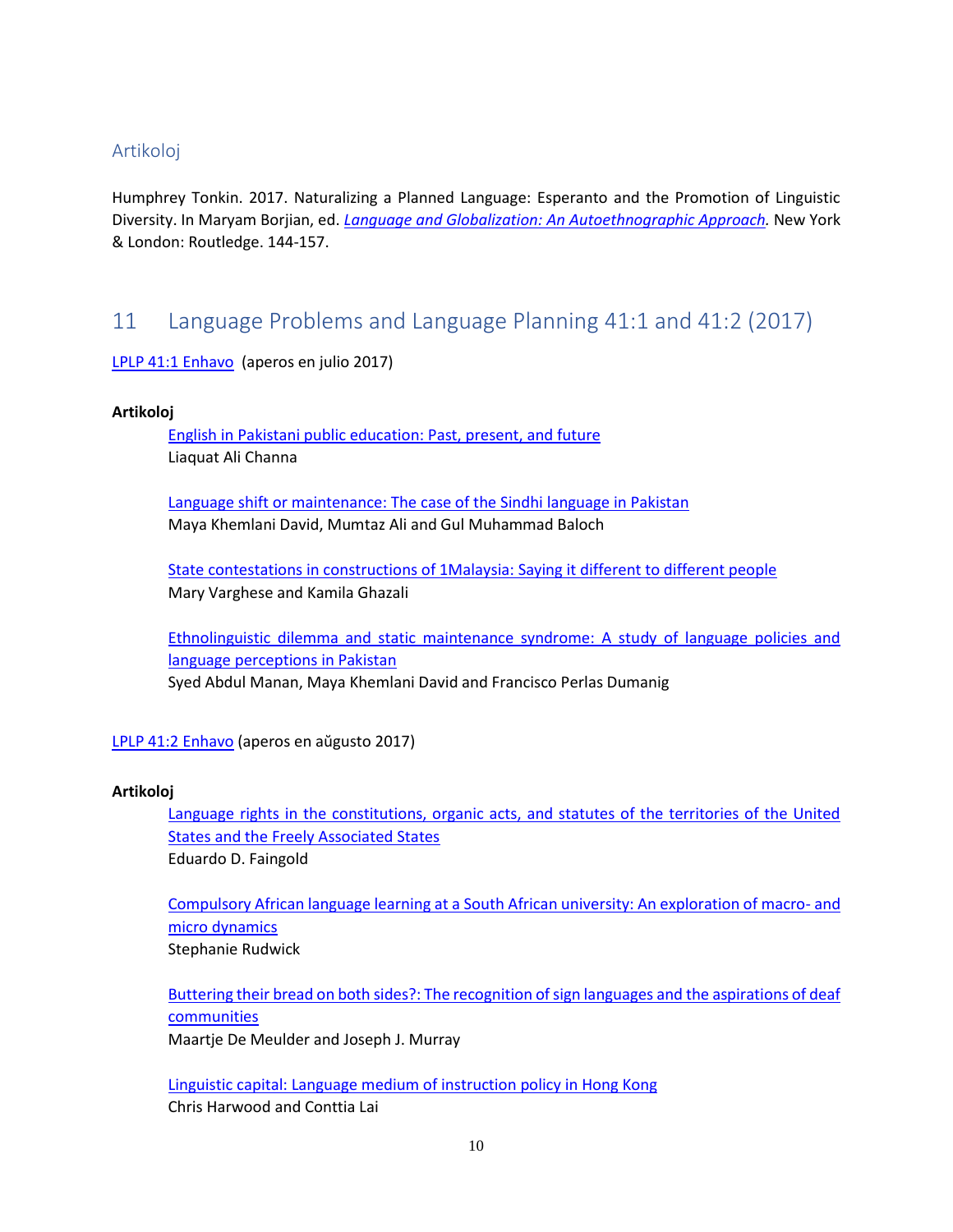[Esperanto linguistics: State of the art](https://benjamins.com/#catalog/journals/lplp.41.2.06per) Asya Pereltsvaig

#### **Recenzoj**

[Review of Delabastita, Dirk & Ton Hoenselaars, Eds. \(2015\)](https://benjamins.com/#catalog/journals/lplp.41.2.07ton) *Multilingualism in the drama of [Shakespeare and his contemporaries](https://benjamins.com/#catalog/journals/lplp.41.2.07ton)* Reviewed by Humphrey Tonkin

[Review of Ordóñez-López, Pilar & Nuria Edo-Marzá, Eds. \(2016\) Medical discourse in professional,](https://benjamins.com/#catalog/journals/lplp.41.2.08nue)  [academic and popular settings](https://benjamins.com/#catalog/journals/lplp.41.2.08nue) Reviewed by Frank Nuessel

[Review of Mazak, Catherine M. & Kevin S. Carroll, Eds. \(2016\)](https://benjamins.com/#catalog/journals/lplp.41.2.09nue) *Translanguaging in higher [education: Beyond monolingual ideologies](https://benjamins.com/#catalog/journals/lplp.41.2.09nue)* Reviewed by Frank Nuessel [Review of Hultgren, Anna Kristina, Frans Gregersen & Jacob Thøgersen, Eds. \(2014\)](https://benjamins.com/#catalog/journals/lplp.41.2.10lin) *English in [Nordic universities: Ideologies and practices](https://benjamins.com/#catalog/journals/lplp.41.2.10lin)* Reviewed by Jouko Lindstedt

[Rassegna di Marazzini, Claudio & Alessio Petralli \(2015\)](https://benjamins.com/#catalog/journals/lplp.41.2.11gob) *La lingua italiana e le lingue romanze di [fronte agli anglicismi](https://benjamins.com/#catalog/journals/lplp.41.2.11gob)* Recensione di Federico Gobbo

Review of Coulmas, Florian (2016) *[Guardians of language: Twenty voices through history](https://benjamins.com/#catalog/journals/lplp.41.2.12das)* Reviewed by Probal Dasgupta

Review of Peterson, David J. (2015) *[The art of language invention: From horse-lords to dark elves,](https://benjamins.com/#catalog/journals/lplp.41.2.13gob)  [the words behind the world-building](https://benjamins.com/#catalog/journals/lplp.41.2.13gob)* Reviewed by Federico Gobbo

## <span id="page-10-0"></span>12 Esperantic Studies Foundation nomis novan Ĉefdirektoron

**1 junio 2017.** Esperantic Studies Foundation nomis Charles O. Mays kiel sian novan Ĉefdirektoron ekde la 1-a de julio 2017. Lia antaŭulo Joel Amis eksiĝas por kompletigi siajn magistrajn studojn pri religio, survoje al pastriĝo en la Anglikana Eklezio de Kanado.

Laŭprofesie Chuck Mays estas elektra inĝeniero kaj projektogvidisto. Li diplomiĝis pri elektra inĝenierado ĉe la Nord-Karolina Ŝtata Universitato.

En la daŭro de sia kariero, li pasigis longajn periodojn eksterlande, inkluzive unu jaron en Honkongo kaj dek jarojn en Aŭstralio. Lige kun sia profesio, li vaste vojaĝis en Eŭropo kaj Azio kaj ankaŭ vizitis Sud-Amerikon kaj Afrikon.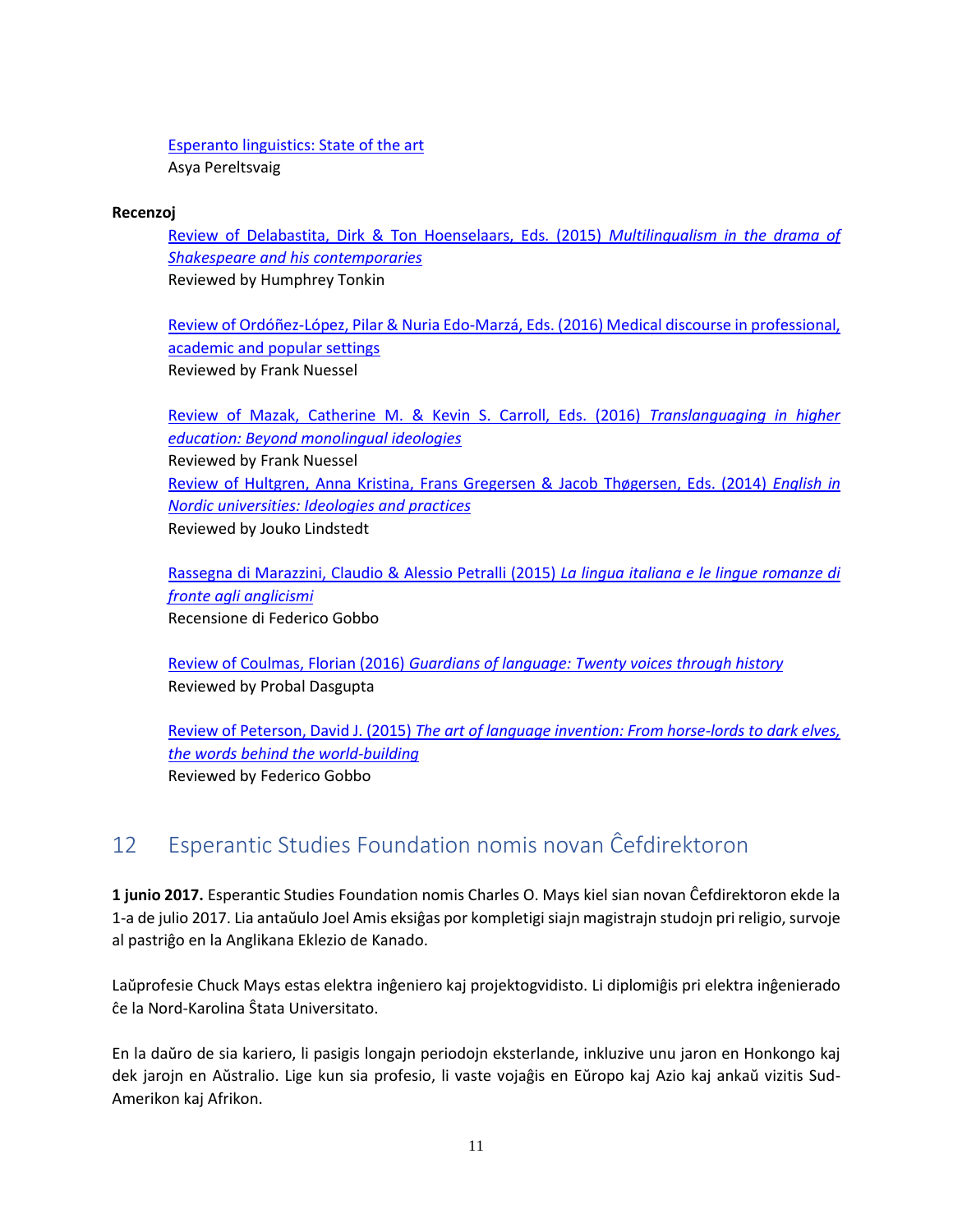Chuck jam kelkajn jarojn aktivas en la aferoj de ESF. Interalie, li aranĝis multjaran sidejon por NASK, la Nord-Amerika Somera Kursaro kiun ESF organizas ĉiujare, ĉe Universitato William Peace en Raleigh, Nord-Karolino. Li elektiĝis kiel estrarano de la Fondaĵo en 2013.

"Ni estas ja feliĉaj, ke ni trovis tiel multflanke spertan homon por okupi la streĉan postenon de Ĉefdirektoro," diris la prezidanto de ESF Humphrey Tonkin. "Nia laboro subtene al lingva interkompreniĝo kaj esplorado daŭre vastiĝas, kaj Chuck alportos la ĝustan kombinon de klarvido, internaciismo kaj administra kompetento por teni superrigardon de tiu procezo."

"ESF estas konata pro sia investado en la estonteco de Esperanto kaj lingva justeco ĝenerale per faka esplorado kaj progresemaj projektoj kiel NASK, Lernu.net kaj Edukado.net," Mays rimarkis. "Mi ĝojas havi la okazon kunlabori kun bonega estraro en la rolo de Ĉefdirektoro dum ESF daŭrigas subvenciadon de gravaj esploroj kaj valoraj programoj kaj eventoj."

"Ni bedaŭras noti la finon de la servado de Joel Amis, almenaŭ en lia nuna rolo," Tonkin komentis. "Joel helpis fortigi ESF kaj pretigis nin por la venonta paŝo. Ni deziras al li ĉiun sukceson en la venonta stadio de liaj studoj kaj kariero."

"Estis granda privilegio labori por ESF," aldonis Joel Amis. "La profunda engaĝiĝo kun multfaceta organizaĵo ligita al la Esperanto-komunumo kaj kun la universitata medio, min multflanke riĉigis. Kompreneble mi sentos la mankon de kunlaboro kun la talentaj, interesaj homoj en ESF – sed kvankam mia profesia kariero min gvidos laŭ alia vojo, mi daŭre restos entuziasma subtenanto kaj, laŭeble, kunlaboranto de ESF. Miajn plej sincerajn dankojn al ESF kaj la kolegoj ligitaj al ĝi, kaj miajn bondezirojn al Chuck Mays, en kies tre kapablajn manojn mi transdonas la administradon de la Fondaĵo."

Per tiu nova enoficigo, la centro de agado de la Fondaĵo transiros el Montrealo, Kanado, al Raleigh, Nord-Karolino, Usono.

Havante estraron el Usono kaj Kanado kaj tutmondan konsilantaron, Esperantic Studies Foundation laboras por antaŭenigi la komprenon kaj praktikon de lingva justeco en multkultura mondo. Per siaj subvencioj kaj aliaj agadoj, la Fondaĵo celas evoluigi kaj subteni la plej altajn normojn en esploroj, edukado kaj interlingva komunikado.

[www.esperantic.org](http://www.esperantic.org/)

# <span id="page-11-0"></span>13 Londona konferenco diskutis la ekaperon de lingvopolitiko de Unuiĝintaj Nacioj

"La Lingvoj de Internaciismo" estis la temo de konferenco ĉe Birkbeck, Universitato de Londono, la 24-an ĝis 26-a de majo, organizita de la Projekto Reluctant Internationalists (Kontraŭvolaj Internaciistoj). La konferenco arigis interesan grupon de plejparte junaj historiistoj kaj aliaj fakuloj por trakti demandojn kiel ekzemple internaciajn planlingvojn, lingvon kaj ekspertizon en internaciaj organizaĵoj, kaj lingvouzon en internaciaj sociaj kaj politikaj movadoj. Inter la referaĵoj estis historio de la lingvopolitika evoluo de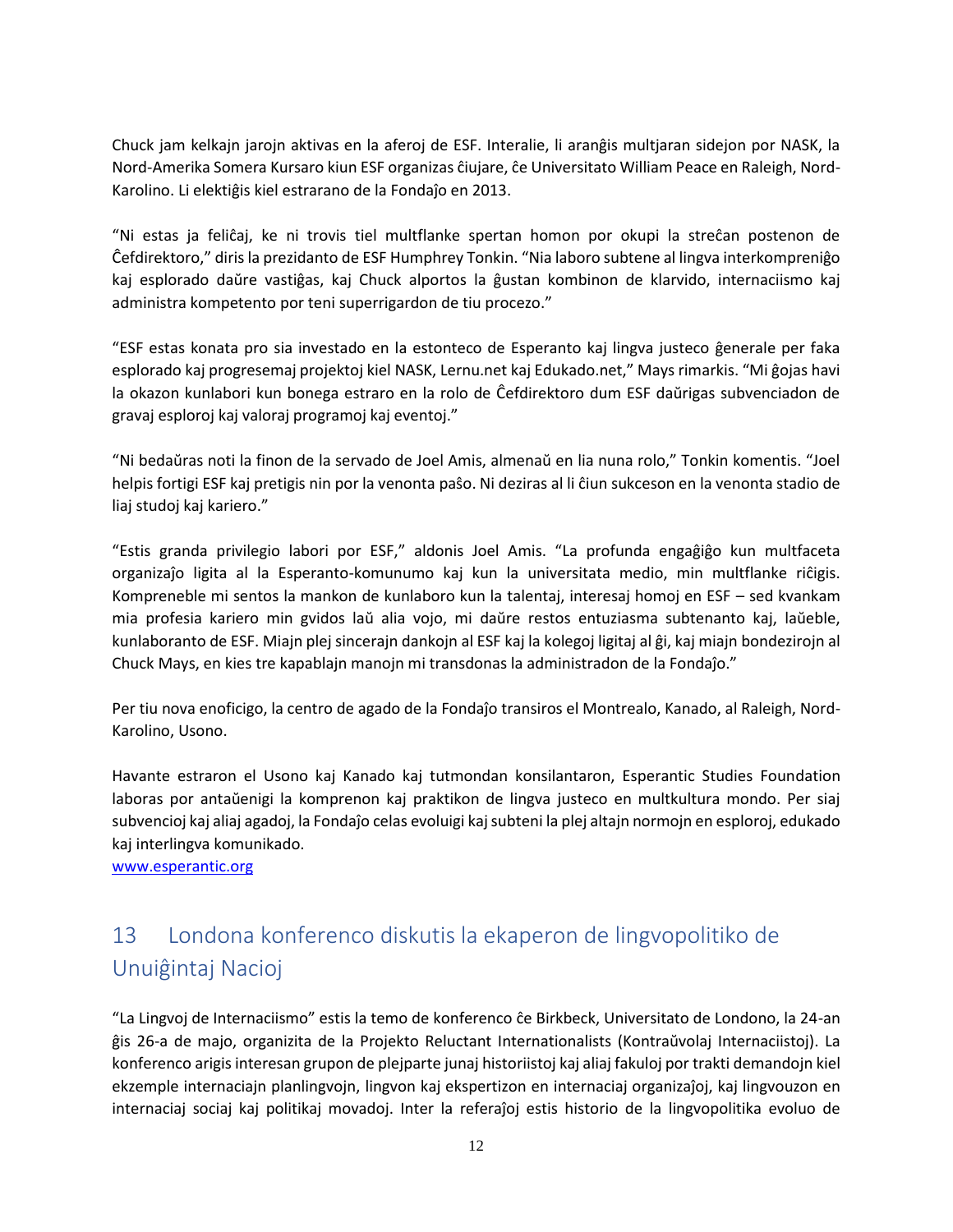Unuiĝintaj Nacioj de Humphrey Tonkin (Universitato de Hartford, Usono) kaj Lisa McEntee-Atalianis (Birkbeck, Universitato de Londono), kaj retrorigardo al la kresko kaj malkresko de Esperanto en Sovetunio prezentita de Brigid O'Keeffe, Brooklyn College, CUNY, Usono.

# <span id="page-12-0"></span>14 Interlingvistikaj Studoj en Poznano akceptas aliĝojn por 2017-2020

## **Aliĝu al la nova grupo de la unikaj Interlingvistikaj Studoj en Poznano por 2017-2020 kaj festu ilian 20 jariĝon kadre de la Kvara Interlingvistika Simpozio ĉi-septembre!**

Nur ĉiun trian jaron komencas siajn studojn nova grupo ĉe la Interlingvistikaj Studoj de la Universitato Adam Mickiewicz (UAM) en Poznano, kaj la sekva ebleco estos en septembro por la jaroj 2017-20. Unu el la plej prestiĝaj universitatoj en Pollando, UAM ofertas programon unikan en la tuta mondo: trijarajn eksterajn postdiplomajn studojn pri interlingvistiko kaj esperantologio, tute en Esperanto! La speciala programo estis aprobita antaŭ 20 jaroj, la unua grupo komencis siajn studojn en 1998, kaj la sesa grupo finos siajn studojn ĉi-septembre. Por marki tiujn okazos, speciala festo okazos dum la Kvara Interlingvistika Simpozio (21-22-a de sepbtembro 2017), tuj post la interlingvistika sesio kaj antaŭ la tradicia kultura festivalo Arkones.

La Interlingvistikaj Studoj okazas en la Lingvistika Instituto de UAM, sub la gvido de la fondinto, prof. Ilona Koutny. Inter la prelegantoj de la Interlingvistikaj Studoj ĉiam estis kaj estas elstaraj esperantologoj (interalie, Duncan Charters, Renato Corsetti, Probal Dasgupta, Sabine Fiedler kaj Humphrey Tonkin, por nomi nur kelkajn). La Interlingvistikaj Studoj donas superrigardon pri ĝenerala kaj aplikata lingvistiko por havi bazon por la studado de la lingvistikaj aspektoj de Esperanto, ili fokusiĝas al internacia kaj interkultura komunikado, traktas planlingvojn kaj detale okupiĝas pri gramatiko, literaturo, kulturo kaj historio de Esperanto. En la tria jaro eblas specialiĝi pri komunikado, lingvistiko, literaturo, tradukado, planlingvistiko aŭ pri lingvopedagogio.

Unusemajnaj intensaj sesioj (surlokaj kursoj de po kvar studobjektoj kaj ekzamenoj) okazas unufoje dum la semestro (fine de septembro kaj komence de februaro), intertempe la gestudentoj laboras pri siaj taskoj hejme kaj rete, en konsultiĝo kun la prelegantoj. La gestudentoj pretigas diplomlaboraĵon kaj post la fina ekzameno ricevos atestilon de UAM pri la plenumo de Interlingvistikaj Studoj. Aliĝu ĝis la 15-a de aŭgusto 2017 por la la studjaroj 2017-2020, kaj informu ĉiujn, kiuj povas interesiĝi! La unua sesio okazos inter la 16-a kaj la 22-a de septembro 2017. Postuloj: baza diplomo pri superagradaj studoj kaj bona scio de Esperanto. Kotizo por unu semestro: 1850 PLN (ĉ. 460 EUR), reduktita 700 PLN (ĉirkaŭ 175 EUR) por B-landoj. Kelkaj stipendioj estas antaŭvidataj dank' al ESF.

Informoj kaj aliĝilo: [http://www.amu.edu.pl/~interl/,](http://www.amu.edu.pl/~interl/) kontakto: [interlin@amu.edu.pl](file:///C:/Users/yamis/Desktop/esf%20temp/interlin@amu.edu.pl) aŭ [ikoutny@amu.edu.pl](file:///C:/Users/yamis/Desktop/esf%20temp/ikoutny@amu.edu.pl)